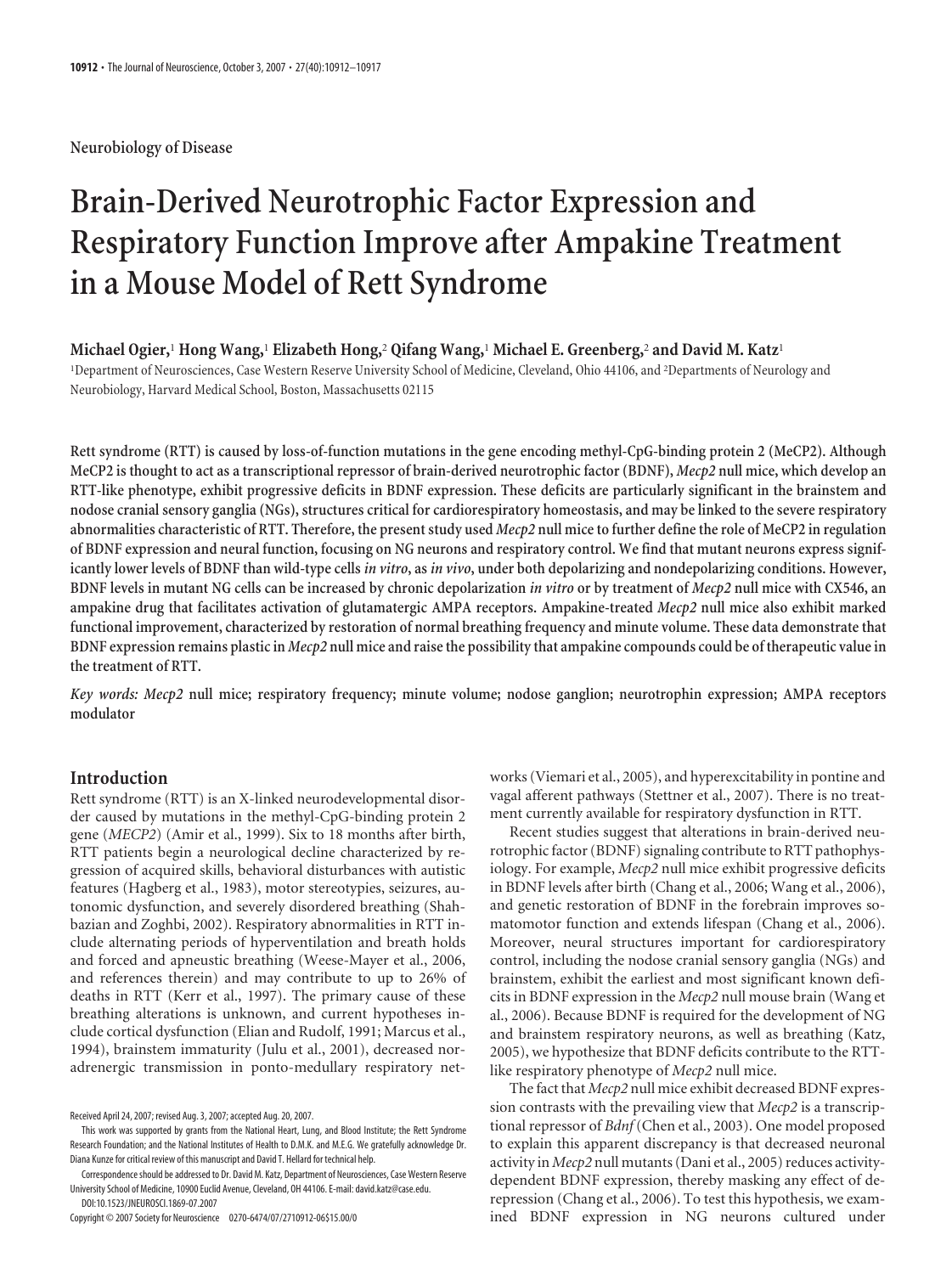depolarizing and nondepolarizing conditions. Because the NG comprises a single neuronal cell type (sensory neurons) and exhibits the *Mecp2* null BDNF phenotype *in vitro* as*in vivo* (Wang et al., 2006), it provides a simple model for exploring mechanisms that underlie BDNF regulation by MeCP2. Our data indicate that *Mecp2* null cells exhibit significantly lower levels of BDNF expression than wild type, under both depolarizing and nondepolarizing conditions. However, BDNF levels in mutant cells can be elevated to wild-type resting levels by depolarizing stimuli *in vitro*. Similarly, we find that treatment of *Mecp2* null mice with the ampakine drug 1-(1,4 benzodioxan-6-yl-carbonyl)piperidine (CX546), which enhances activation of glutamatergicAMPA receptors (Nagarajan et al., 2001), elevates NG BDNF levels *in vivo*. Moreover, ampakine treatment significantly improves respiratory function in *Mecp2* null mice, suggesting that this class of compounds may be of therapeutic value in RTT.

#### **Materials and Methods**

*Animals. Mecp2tm1–1Jae* mice (Chen et al., 2001), developed by Dr. R. Jaenisch (Whitehead Institute, Massachusetts Institute of Technology, Cambridge, MA) and obtained from the Mutant Mouse Regional Resource Center (University of California Davis, Davis, CA), were maintained on a mixed background (129Sv, C57BL/6, BALB/c). Male *Mecp2*<br>nulls (*Mecp2<sup>-/y</sup>*) were generated by crossing heterozygous *Mecp2<sup>tm1–1Jae*</sup> knock-out females with *Mecp2tm1–1Jae* wild-type males (*Mecp2*-*/y*). All experimental procedures were approved by the Institutional Animal Care and Use Committee at Case Western Reserve University.

*Cell cultures.* Wild-type and *Mecp2* null mice were killed with CO<sub>2</sub> on postnatal day 35 (P35). The NGs were removed, digested in 0.1% collagenase (Sigma, St. Louis, MO) in Earle's balanced salt solution (Invitrogen, San Diego, CA) for 70 min at 37°C, triturated in culture medium (see below) containing 0.15% BSA, and plated at a density of one NG per well into 96-well flat-bottom ELISA plates coated with poly-D-lysine. Cultures were grown for 3 d in DMEM/F-12 medium supplemented with 5% fetal bovine serum (Invitrogen) and 1% penicillin–streptomycin–neomycin, with or without 40 mm potassium chloride (KCl) or 1.5  $\mu$ M tetrodotoxin (TTX).

*Ampakine treatment.* Beginning on P25, wild-type and *Mecp2* null littermates were acclimatized to the injection protocol to reduce stress, first by handling for 10 min/d for 3 d, followed by saline injections (0.9% NaCl, i.p., b.i.d.) at 8:00 A.M. and 8:00 P.M. for an additional 3 d. Subsequently, mice were assigned either to drug treatment (40 mg/kg CX546 in 16.5% 2-hydroxypropyl-β-cyclodextrin, i.p., b.i.d.) or vehicle injections (cyclodextrin alone). On the day of their last injection, mice were trained in the plethysmograph recording chamber for 1 h. Eighteen to 24 h after their last injection, on P35, mice were returned to the chamber for recording of respiratory activity.

*Plethysmography.* Breathing was recorded in unrestrained mice using a whole-body flow plethysmograph (Buxco II; Buxco Research Systems, Wilmington, NC) in which a constant bias flow supply connected to the animal recording chamber ensured continuous inflow of fresh air (1 L/min). Ambient temperature was maintained between 23 and 25°C. Breathing traces were analyzed using Biosystem XA software (Buxco Research Systems). After the recording sessions, mice were euthanized with CO<sub>2</sub> and tissue was processed for BDNF immunoassay.

*BDNF reverse transcription-PCR.* Total RNA was isolated from intact P35 NG using the RNeasy Mini kit (Qiagen, Valencia, CA). For each sample, 500 ng of total RNA was digested with DNase I (Invitrogen, Carlsbad, CA) and reverse transcribed by oligodT priming using Super-ScriptIII (Invitrogen). The amount of each *Bdnf* transcript present in the sample was measured by quantitative real-time PCR (qRT-PCR) using SYBR Green detection (Applied Biosystems, Foster City, CA). *Bdnf* mRNA levels were normalized to *β-tubulin III* mRNA levels to adjust for small differences in input RNA. The following primers were used for qRT-PCR: *Bdnf* exon 8 (coding exon), forward (F) 5'-gatgccgcaaacatgtctatga-3' and reverse (R) 5'-taatactgtcacacacgctcagctc-3'; *Bdnf* exon 1, F 5'cactgagcaaagccgaacttctc-3 and R 5-tcacctggtggaacattgtggc-3; *Bdnf* exon 2,



**Figure 1.** *Mecp2* null mutation is associated with decreased expression ofspecific *Bdnf*transcripts in nodose neurons. *Bdnf* transcript levels in intact NG from wild-type and Mecp2 null mice were determined using qRT-PCR. The *Bdnf* gene has a complex structure in which multiple promoters drive the expression of different mRNA isoforms containing alternative noncoding 5' exons spliced to a common downstream coding exon [exon 8; nomenclature of Liu et al. (2006)]. Total *Bdnf* mRNA levels (Exon 8), as well as transcripts containing exons 2, 4, and 5 were markedly decreased in mutant NG compared with wild type, whereas transcripts containing exon 1 were expressed at levels that were notsignificantly different from wild type. Results are the mean  $\pm$  SEM ( $n = 4$ ). \*\*\* $p < 0.001$ , ANOVA I with *post hoc* Tukey's test.

F 5-agcggtgtaggctggaatagactc-3 and R 5-ggtggaacttctttgcggcttac-3; *Bdnf* exon 4, F 5'-cgccatgcaatttccactatcaataatttaac-3' and R 5'-cgccttcatgcaaccgaagtatg-3'; *Bdnf* exon 5, F 5'-gatccgagagctttgtgtggac-3' and R 5'-gccttcatgcaaccgaagtatg-3';  $\beta$ -tubulin III, F 5'-cgacaatgaagccctctacgac-3' and R 5'atggtggcagacacaaggtggttg-3'.

*BDNF immunoassay.* BDNF protein levels in intact NGs or in cultured NG cells were measured by ELISA using the BDNF Emax Immunoassay System (Promega, Madison, WI). Protein extracts from one intact NG or from an equivalent number of cultured cells were used for ELISA.

 $MeCP$ 2 and  $\beta$ -tubulin III double staining. Mice were killed with  $\mathrm{CO}_2$ and perfused with 4% paraformaldehyde, and the head was sectioned at  $10 \mu m$  with a cryostat. Sections were stained with rabbit polyclonal anti-MeCP2 (Upstate Biotechnology, Lake Placid, NY) and chicken polyclonal anti-ß-tubulin III (Aves Labs, Ft. Lauderdale, FL).

*Statistical analysis.* Differences between wild-type and mutant mice, and between vehicle-treated and CX546-treated mice, were tested using an unpaired *t* test or ANOVA I with Tukey's multiple comparison *post hoc* analysis. A  $p$  value  $\leq 0.05$  was considered statistically significant. Data are presented as mean  $\pm$  SEM.

### **Results**

#### *Bdnf* **gene expression is reduced in** *Mecp2* **null cells** *in vivo*

We previously found that BDNF protein content of peripheral and CNS tissues is markedly reduced in *Mecp2* null mice by 5 weeks of age (Wang et al., 2006; see also Chang et al., 2006). To determine whether these deficits are reflective of decreased *Bdnf* gene expression, we compared *Bdnf* mRNA levels in wild-type and mutant animals, using the NG as a model. This analysis revealed that on P35, total *Bdnf* mRNA was reduced by 50% in the *Mecp2* null NG compared with wild-type controls (Fig. 1), paralleling the deficit in BDNF protein (Wang et al., 2006). However, not all *Bdnf* transcripts were similarly affected. For example, although *Bdnf* splice variants containing exon 2, 4, or 5 were all decreased by  $\sim$  50% in mutant tissue compared with wild type, transcripts containing exon 1 were unchanged. These data indicate that MeCP2 function is required to maintain normal levels of BDNF expression by regulating specific isoforms of *Bdnf* mRNA.

The marked deficit in BDNF content found in P35 *Mecp2* null NG neurons*in vivo* is maintained in dissociate cell culture (Wang et al., 2006), suggesting that it may be a cell-autonomous effect of MeCP2 loss. However, MeCP2 expression in peripheral neurons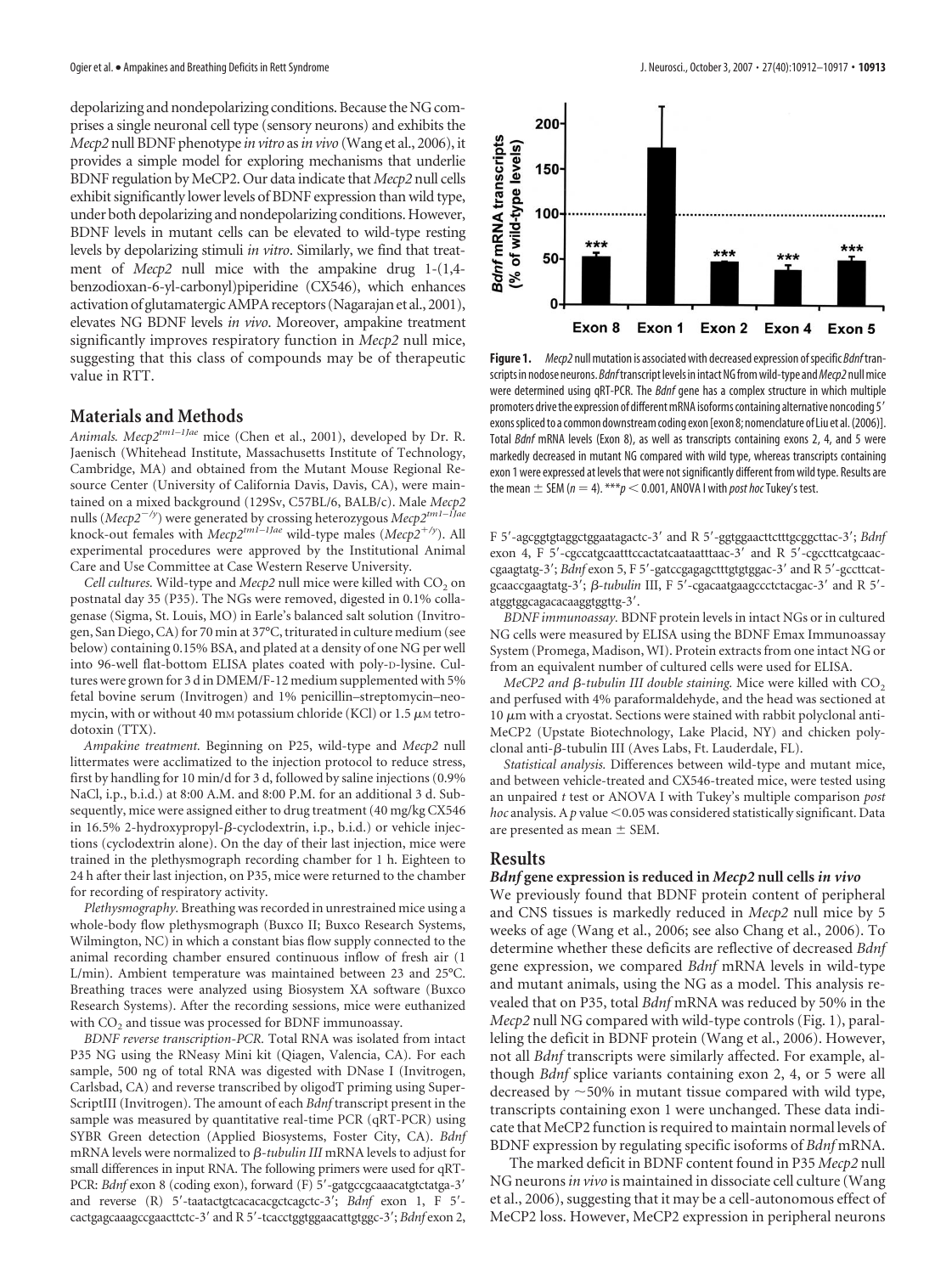has not previously been described. Therefore, initial studies examined the localization of MeCP2 immunoreactivity in the NG and found robust expression in all neurons at P0 through P35 (Fig. 2 and data not shown).

To test the hypothesis that differences in BDNF content between wild-type and *Mecp2* null cells result from different levels of activity (Chang et al., 2006), BDNF levels were compared in P35 NG neurons from wild-type and*Mecp2* null mice grown in dissociated culture for 3 d under control (nondepolarizing) and depolarizing (40 mM KCl) conditions. Under control conditions, NG neurons exhibit resting membrane potentials of approximately  $-70$  mV and are not spontaneously active (Schild and Kunze,



**Figure 2.** MeCP2 protein is expressed in nodose neurons. Left, Double immunostaining for MeCP2 (green) and  $\beta$ -tubulin III (red) in the newborn wild-type (*Mecp2+<sup>/y</sup>*) mouse NG. nX, Vagal nerve. Right, Higher magnification of the same section shown on the left, illustrating the concentration of MeCP2-immunoreactive protein in heterochromatin foci. The inset shows that the MeCP2 antibody used in these studies does not produce any specific staining in the NG from a *Mecp2* null mouse (*Mecp2<sup>-/y</sup>*). The asterisk represents an anatomical landmark shared by both panels.

1997; Brosenitsch et al., 1998). However, to eliminate any possible depolarizing influence of voltage-gated sodium channels, some cultures were grown in the presence of 1.5  $\mu$ M TTX [NG neurons also express TTX-insensitive Na channels; however, these activate at substantially more positive membrane potentials (Schild and Kunze, 1997)]. In both control and TTX-treated cultures, *Mecp2* null neurons exhibit 40 –50% less BDNF thanwild-type neurons (Fig. 3*A*), as *in vivo*, without any change in cell survival (Fig. 3*B*).

To further test the role of membrane depolarization in the BDNF phenotype of *Mecp2* null neurons, NG cultures were grown in the absence and presence of a depolarizing concentration of KCl (40 mM). In both wild-type and mutant cultures, KCl depolarization resulted in a significant increase in BDNF protein compared with unstimulated controls (Fig. 3*C*), with no change in cell survival (Fig. 3*D*). However, even under depolarizing conditions, mutant cells expressed significantly lower levels of BDNF than wild-type cells. These data indicate that *Mecp2* is required for normal levels of BDNF expression in NG neurons under both resting and depolarizing conditions. In addition, these experiments show that chronic depolarization of mutant neurons can stimulate BDNF protein expression to wild-type resting levels. This observation is consistent with previous observations showing increased expression of *Bdnf* exon 4 mRNA in cultured newborn *Mecp2* null cortical cells after KCl treatment (Chen et al., 2003).

#### **Ampakine stimulation of BDNF expression** *in vivo*

The fact that depolarization of *Mecp2* null NG neurons could increase BDNF expression *in vitro* raised the possibility that neuronal activation could rescue the BDNF deficit *in vivo*. To approach this issue, we examined the effect of an ampakine drug, CX546, on BDNF protein expression in the NG in intact P35 wild-type and *Mecp2* null mice. Ampakines are fast-acting molecules that acutely lengthen the duration of AMPA receptormediated inward currents and thereby increase the activity of neurons that express AMPA receptors (Nagarajan et al., 2001). As a result, repeated ampakine treatment leads to an increase in activity-dependent expression of BDNF, *in vivo* and *in vitro* (Lauterborn et al., 2000, 2003; Rex et al., 2006).

P35 wild-type and *Mecp2* null littermates were treated for 3 d with CX546 (40 mg/kg in cyclodextrin, i.p., b.i.d.) or vehicle. Twenty-four hours after the last injection, respiratory activity was measured (see below), the mice were killed, and the NG was removed for BDNF ELISA. NG BDNF content in vehicle-treated *Mecp2* null mice was significantly reduced



**Figure 3.** BDNF levels are depressed in P35  $Mecp2^{-/y}$  NG neurons under resting and depdarizing conditions. A, C, Summary data showing that BDNF content is decreased by 40 –50% in NG cultures from *Mecp2* null mutants, regardless of the activity state of the cells [i.e., electrically silent (A; treated with TTX) or chronic depolarization (C, treated with KCl)]. Results show that KCl treatment can increase the BDNF level in mutant cells as in wild-type controls. *B*, *D*, Neuron survival was unaffected by either TTX (B) or KCl (D). Results are the mean  $\pm$  SEM ( $n = 6$ ).  $**p < 0.01$ , ANOVA I with *post hoc* Tukey's test.

compared with vehicle-treated wild-type controls, as described previously in naive untreated animals (wild type,  $170 \pm 14$  pg BDNF/ml vs mutant,  $72 \pm 3$  pg BDNF/ml;  $n = 6$ ;  $p \le 0.001$ , ANOVA I). Treatment of wild-type mice with CX546 had no effect on NG BDNF content. However, treatment of *Mecp2* null mice resulted in a significant 42% increase in BDNF protein content compared with vehicle-treated mutants (wild-type CX546, 167  $\pm$  5 pg BDNF/ml vs mutant, CX546 114  $\pm$  4 pg BDNF/ml;  $n = 6$ ;  $p < 0.001$ , ANOVA I).

#### **Ampakine treatment restores wild-type mean respiratory frequency and minute volume in** *Mecp2tm1–1Jae* **null mice**

NG neurons secrete BDNF in an activity-dependent manner (Balkowiec and Katz, 2000), and BDNF acutely modulates glutamatergic transmission at second-order neurons in the nucleus tractus solitarius (nTS) (Balkowiec et al., 2000), the primary relay for peripheral afferent input to the brainstem respiratory rhythm generating network. Therefore, we hypothesize that BDNF deficits in NG neurons contribute to the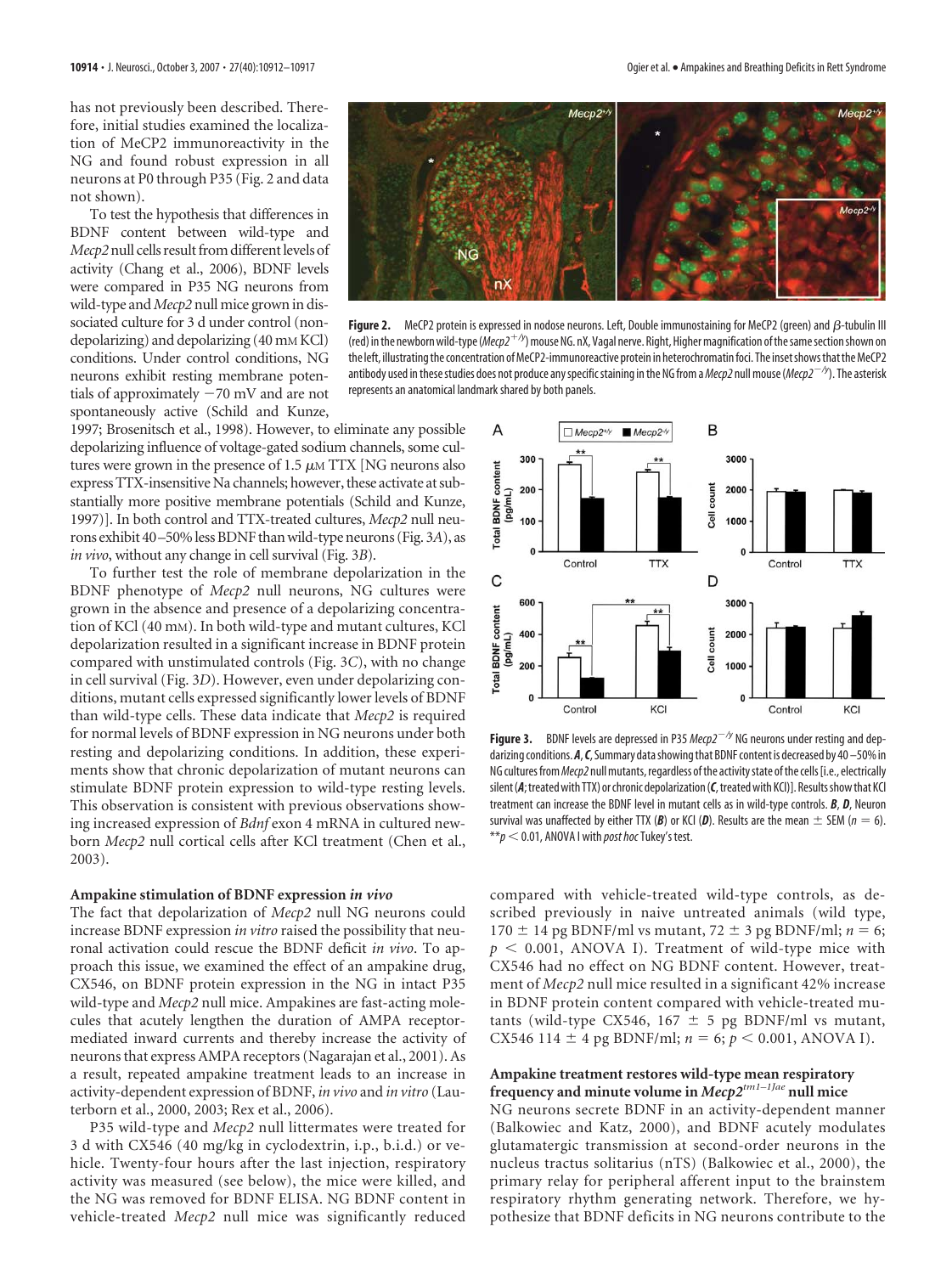pathogenesis of respiratory dysfunction in RTT by disrupting synaptic modulation in nTS.

To examine whether or not ampakine enhancement of BDNF expression in *Mecp2* null NG neurons is associated with recovery of neural function, we compared respiratory activity in wild-type and mutant mice after treatment with CX546 *in vivo* as described above. Respiratory function was monitored by whole-body plethysmography 18 –24 h after the last drug injection as described in Materials and Methods. Analysis of naive untreated wild-type and mutant animals revealed a highly disordered breathing pattern in the mutants compared with wild-type controls (Fig. 4). The mutant breathing pattern is characterized by a highly variable frequency (coefficient of variation of breathing frequency: wild type,  $18.8 \pm 0.7\%$  vs mutant,  $22.0 \pm 1.2\%$ ;  $n = 6$ for wild type and  $n = 7$  for mutants;  $p < 0.05$ , unpaired *t* test) and occasional long breathing pauses compared with wild types, similar to human RTT patients (Julu et al., 2001; Weese-Mayer et al., 2006) and other models of RTT (*Mecp2tm1–1Bird* null mice) (Viemari et al., 2005; Stettner et al., 2007). More detailed analysis of breathing parameters revealed that the phenotype observed in mutant mice is associated with repetitive episodes of very high breathing frequency (Fig. 4), resulting in a 23% increase in mean respiratory frequency compared with wild-type controls ( *p* 0.001, unpaired *t* test;  $n = 6$  for wild type and  $n = 7$  for mutants), similar to RTT patients (Weese-Mayer et al., 2006). Consequently, the mean value for minute volume/weight (tidal vol $u$ ume/weight  $\times$  breathing frequency) is also increased in mutants (Fig. 4) (wild type,  $0.97 \pm 0.11$  ml/min/g vs mutant,  $1.38 \pm 0.13$ 

ml/min/g;  $n = 6$  for wild-types and  $n = 7$  for mutants;  $p < 0.05$ , unpaired *t* test). In contrast, there was no significant difference in tidal volume/weight alone between wild-type and mutant animals (wild type,  $5.4 \pm 0.6$   $\mu$ l/g vs mutant,  $6.4 \pm 0.5$   $\mu$ l/g;  $n = 6$  for wild types and  $n = 7$  for mutants).

Three-day treatment with CX546 did not significantly affect breathing frequency, tidal volume/weight, and minute volume/ weight in P35 *Mecp2tm1–1Jae* wild-type mice (vehicle vs CX546: frequency,  $179 \pm 3$  vs  $177 \pm 6$  breaths/min; tidal volume/weight, 6.1  $\pm$  0.4 vs 6.4  $\pm$  0.5  $\mu$ l/g; minute volume/weight, 1.09  $\pm$  0.07 ml/min/g vs  $1.14 \pm 0.09$  ml/min/g;  $n = 8$  for vehicle and  $n = 7$  for CX546). In contrast, ampakine treatment of mutant animals sharply decreased the episodes of high breathing frequency, leading to restoration of wild-type mean breathing frequency (Fig. 5*A*, *C*) (wild-type CX546, 177  $\pm$  6 breaths/min vs mutant CX546, 176  $\pm$  8 breaths/min; *n* = 7 for wild types and *n* = 9 for mutants) and minute volume/weight (Fig. 5*B*,*D*) (wild-type CX546,  $1.14 \pm 0.09$  ml/min/g vs mutant CX546,  $1.13 \pm 0.07$  ml/min/g;  $n = 7$  for wild types and  $n = 9$  for mutants). However, ampakine treatment did not decrease the higher variability in breathing frequency characteristic of mutant animals (coefficient of variation of breathing frequency: wild-type CX546,  $18.5 \pm 1.2\%$  vs mutant CX546, 23.4  $\pm$  1.5%; *n* = 7 for wild types and *n* = 9 for mutants). Tidal volume/weight was not affected in mutants by ampakine treatment and was similar to wild type (wild-type CX546 vs mutant CX546, 6.4  $\pm$  0.5 vs 6.5  $\pm$  0.3  $\mu$ l/g; *n* = 7 for wild types and  $n = 9$  for mutants).

#### $Mecp2<sup>-/y</sup>$  $Mecp2^{+\prime y}$ www.mmuruhan.com/www.mmuruhan.com/www mpwwwwwwwwwwwwwwwwwwwwwww wwwwwwwwwwwww *Northern Charles And March And March And March* mmmmmmmmm monning Munimumumum wwww mmm naman mundan sanan san mmm mymyny WWW.MANUTOmontomy/www.manutomy/www.manuto 500 500 400 400 Count 300 300 Count 200 200 100 100 William 10 12 19 11 20 12 29 11 20  $\mathcal{C}_{\mathcal{A}}$ to to to be to to to to be to to Frequency (BPM) Frequency (BPM) 600 600 500 500 400 400 Count Count 300 300 200 200 100 100

## **००**९२०१० ११२५,१६४१,१६४४६४ १४४४,४६४४४ १४ **०**०<sup>16</sup>०°० १<sup>6</sup>५,१° ५° ५१° 2012 के 21° 25° 26° 21° 2

MV/weight (mL.min-1.g-1)

MV/weight (mL.min-1.g-1)

Figure 4. *Mecp2* null mice exhibit a Rett-like respiratory phenotype at 5 weeks of age (P35). Representative plethysmographic recordings from wild-type (*Mecp2<sup>+/y</sup>*) and *Mecp2* null (*Mecp2<sup>—/y</sup>) m*ice are shown. Each trace is 10s quiet breathing in room air. The bottom graphs are frequency histograms from control (compilation of 9776 breath cycles) and mutant (compilation of 6065 breath cycles) mice showing the higher incidence of fast breaths in mutant mice compared with controls, along with a shift to higher values of minute volume/weight. BPM, Breaths per minute; MV, minute volume.

#### **Discussion**

Our results demonstrate that MeCP2 is required for normal levels of BDNF expression in nodose sensory neurons under both resting and depolarizing conditions *in vitro*. Moreover, chronic depolarization *in vitro*, or ampakine treatment *in vivo*, can elevate BDNF levels in *Mecp2* null cells. Furthermore, ampakine treatment results in a restoration of wild-type breathing frequency and minute volume/weight in *Mecp2* null mice.

Previous studies in cultured newborn cortical neurons indicated that MeCP2 represses *Bdnf* expression at rest (Chen et al., 2003) and that release from MeCP2 mediated repression is required for normal levels of activity-dependent expression of BDNF (Martinowich et al., 2003; Zhou et al., 2006). However, *Mecp2* null mice exhibit deficits in BDNF protein (Chang et al., 2006; Wang et al., 2006) and mRNA (present study) *in vivo*. Moreover, reduced *Bdnf* gene expression has recently been reported in the frontal cortex of RTT patients (Deng et al., 2007). A proposed explanation for these discrepancies between *in vivo* and *in vitro* studies is that *Mecp2* null cortical neurons are less active *in vivo* than wild-type cells (Dani et al., 2005), leading to a reduction in activitydependent BDNF expression that masks any effects of BDNF derepression (Chen et al., 2003; Chang et al., 2006; Sun and Wu, 2006). However, our data indicate that, as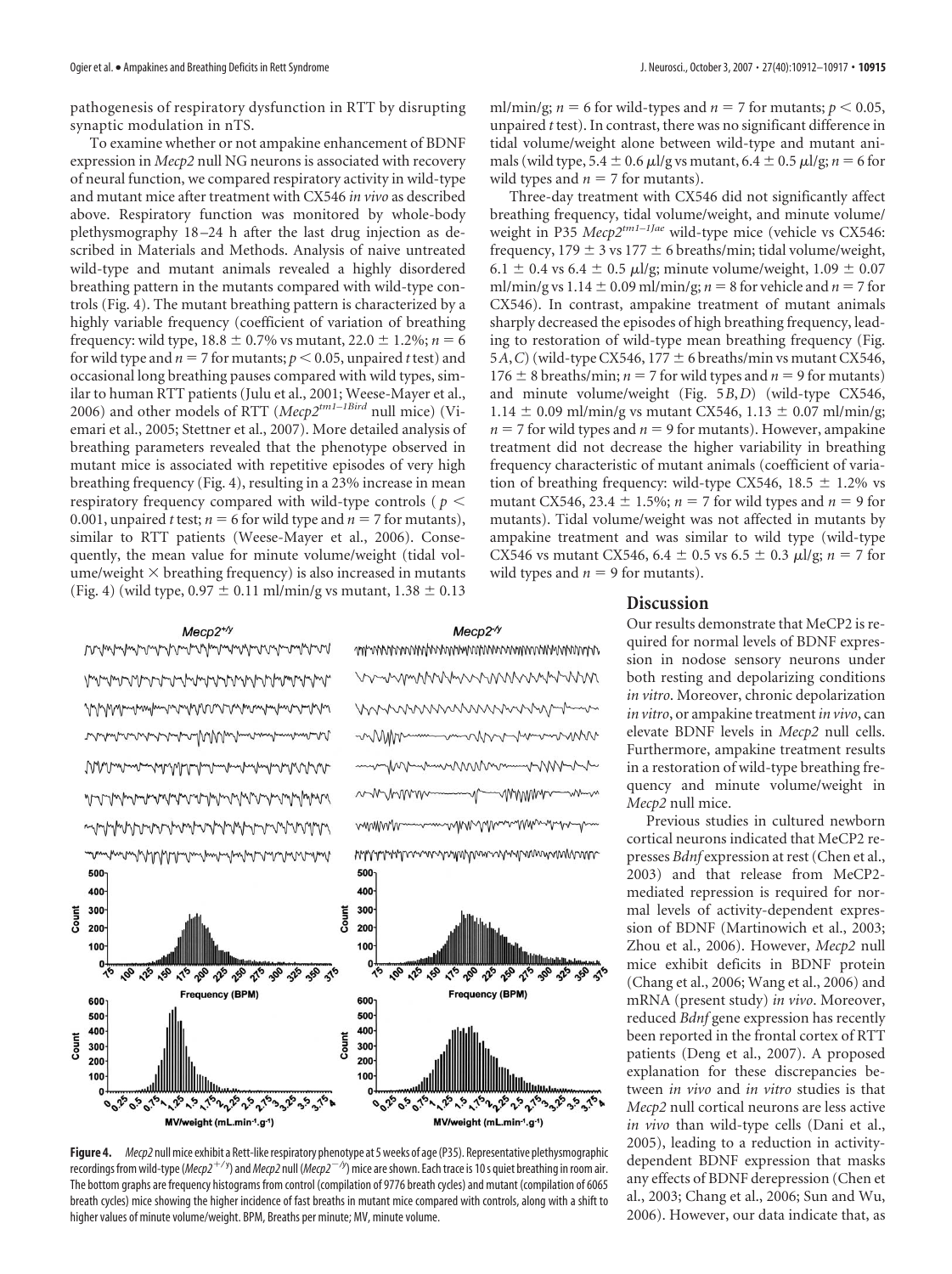*in vivo*, *Mecp2* null NG neurons grown in dissociated cell culture express significantly less BDNF than wild-type cells and that this deficit persists under both nondepolarizing and depolarizing conditions in culture. These observations indicate that reduced activity alone may be insufficient to explain the BDNF deficit in *Mecp2* null neurons. This apparent difference in BDNF regulation in *Mecp2* null mouse cortical and NG neurons, respectively, may indicate a role for cell context, including cell type and age, in determining the interaction between these two genes. For example, it is possible that in P35 NG neurons, unlike newborn cortical neurons (Chen et al., 2003), MeCP2 indirectly regulates BDNF expression, perhaps by repressing a gene or genes that, in turn, repress BDNF. There are other differences between the present study and that of Chen et al. (2003) that may also be important, including the fact that Chen et al. (2003) only looked at regulation of the exon 4-containing *Bdnf* transcript and stimulated their cultures with KCl for 6 h, compared with 3 d in the present study.

The fact that BDNF expression remains plastic in *Mecp2* null NG neurons and can be increased by depolarizing stimuli *in vitro* led us to test whether or not BDNF levels could be increased in *Mecp2* null mice *in vivo* by the ampakine drug CX546.

Ampakines are a family of small molecules that trigger short-term increases in the duration of AMPA-mediated inward currents (Nagarajan et al., 2001). In addition, repeated treatment with ampakines can increase the efficiency of long-term potentiation in the hippocampus and facilitate memory processes (Ingvar et al., 1997; Rex et al., 2006; Wezenberg et al., 2006). These longterm effects of ampakine treatment result from their ability to increase *Bdnf* mRNA and protein expression (Lauterborn et al., 2000, 2003; Rex et al., 2006).

Our study reveals that chronic treatment with CX546 significantly improves respiratory behavior in adult symptomatic *Mecp2* null mice. Indeed, drug treatment significantly decreased breathing frequency and minute volume/weight, two parameters that are markedly increased in RTT patients and may contribute to severe hypocapnic alkalemia and hypoxemia (Southall et al., 1988). The respiratory improvement was not an acute effect of ampakine treatment, because CX546 has an extremely short halflife  $(<1 h)$  (Hampson et al., 1998; Wezenberg et al., 2006) and breathing was analyzed 18 –24 h after the last drug injection. Thus, improved breathing is attributable to long-term effects of the ampakine treatment. Although mechanisms that underlie improved respiration in ampakine-treated *Mecp2* null mice remain to be defined, our data are consistent with a role for increased BDNF expression in the NG. NG neurons project centrally to the brainstem nTS, the primary site for afferent input to the brainstem respiratory rhythm generating network, where BDNF inhibits glutamatergic excitation of second-order vagal sensory relay neurons (Balkowiec et al., 2000). In *Mecp2* null mice, BDNF is severely depleted in NG afferents and their projections to nTS (Wang et al., 2006), and activity of postsynaptic



**Figure 5.** Chronic treatment with CX546 restores normal breathing frequency and minute volume/weight in P35 *Mecp2* null mice. *A*, *B*, Representative histograms of breathing frequency (*A*) and minute volume/weight (*B*) from two mutant mice, one treated with vehicle (9227 breath cycles) and one treated with CX546 (8393 breath cycles), showing that drug treatment (40 mg/kg, b.i.d for 3 d) decreases episodes of high breathing frequency and minute volume/weight. *C*, *D*, Summary data for breathing frequency (*C*) and minute volume/weight (*D*) for all animals. Ampakine treatment completely restores wild-type frequency and minute volume/weight in mutant animals and has no effect in wild types. Results are the mean  $\pm$  SEM ( $n=8$  for vehicle-treated wild types;  $n = 7$  for CX546-treated wild types;  $n = 8$  for vehicle-treated mutants;  $n = 9$  for CX546-treated mutants).  $*p < 0.05$ ;  $**p < 0.01$ , ANOVA I with *post hoc* Tukey's test. BPM, Breaths per minute.

neurons is increased (D. D. Kline, personal communication) compared with wild-type controls. Thus, we suspect that elevated respiratory frequency in *Mecp2* null mice may result, in part, from increased excitability in nTS and that ampakine treatment restores wild-type respiratory frequency by enhancing BDNF modulation of primary afferent transmission. This possibility is supported by recent findings that breathing dysfunction in *Mecp2* null mice results from enhanced excitatory (or decreased inhibitory) neurotransmission affecting both vagal sensory and brainstem respiratory cell groups. In particular, Stettner et al. (2007) described hyperexcitability of pontine cell groups involved in the regulation of postinspiratory discharge (Kolliker-Fuse and lateral parabrachial nuclei) and a loss of desensitization in vagal afferent control of breathing in *Mecp2* null mice. It is also possible that ampakine treatment has direct effects in the brainstem as well.

Neuropathological studies in RTT patients and *Mecp2* null mice indicate relatively subtle structural abnormalities, such as decreased dendritic arbor complexity (Chen et al., 2001; Armstrong, 2002; Kishi and Macklis, 2004), that likely reflect disruptions in transynaptic signaling rather than overt neuronal degeneration, raising the possibility that functional deficits in RTT may be reversible. This possibility has recently been strengthened by the demonstration that postnatal re-expression of *Mecp2* in severely symptomatic *Mecp2* null mice is associated with symptom reversal (Guy et al., 2007). Our findings demonstrate that ampakine treatment of symptomatic *Mecp2* null mice can significantly improve respiratory function, raising the possibility that this class of compounds may be of therapeutic value in the treatment of RTT patients.